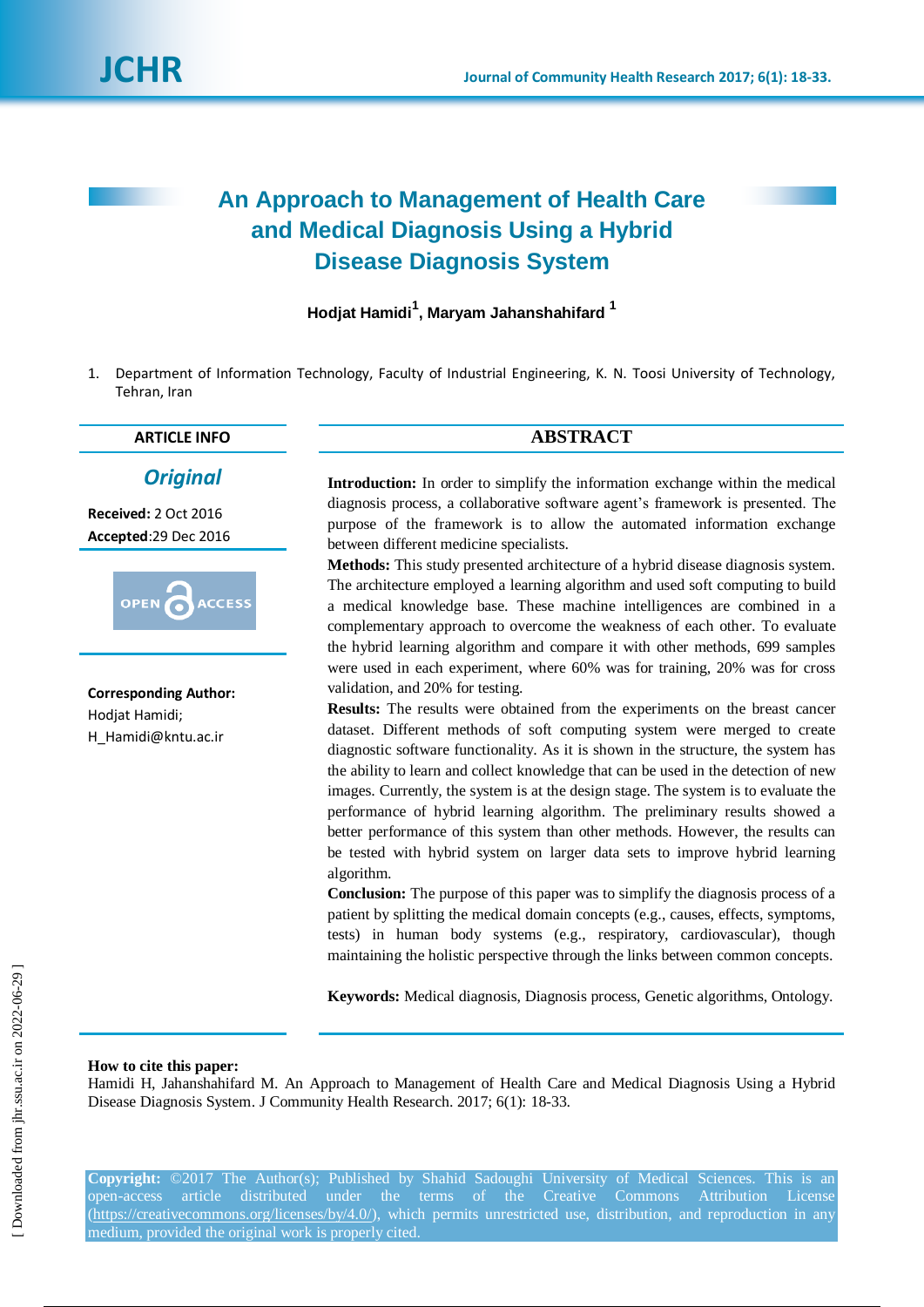#### **Introduction**

A medicine diagnosis is an important process in health care which can be fitted as an important and necessary process on the patient before pharmaceutical phase by a medical practitioner. This attitude requires more efficient health and health services such as medical diagnosis and reliable electronic health system. Various health problems are initiated by combination of different factors such as the environment, genetics, and lifestyle. These factors can influence different systems of human body such as heart, digestive, and respiratory<sup>(1)</sup>. Diagnosis is often based on the results of blood test, urine test, and similar methods. Also, if it is needed to test the internal organs of patients, the doctors refer these patients to radiologists to take basic images through devices such as MRI, CT scan, and x-ray referral  $^{(2)}$ . Computer-aided detection systems and images are used in detection and diagnosis of radiologists  $(4-3)$ . Performance of these systems increases cancer detection to 6.19% by radiologist (5) . However, apart from the order that the use of computer-aided detection systems achieved, it is

difficult to find the hidden cancer cells because these cells are difficult to identify  $<sup>(6)</sup>$ . According to</sup> reports of radiologists, they don't trust cancer diagnosis just by computer-aided detection systems. On the other hand, in order to simplify the exchange of information and to reduce the complexity of medical diagnosis process, a common framework of operating software is presented. Each expert system of human body has a software agent to facilitate the relationship between data in diagnosis of disease and human body systems information update (Figure 1). A certain list of any auxiliary operating external systems is dependent on the knowledge provided in the knowledge base. After the update of internal documents (the physician documents collected after diagnosis), auxiliary agent assign the information to a list of the operating systemdependent agents. This information can be shared (the individual who smokes takes part in both cardiovascular and respiratory systems). If no outgoing performance is compromised among the agents, operation ends detection process.



**Figure 1.** For each of the professionals, a software agent to each system is assigned for the body to be fitted.

### **Literature review**

The idea of an intelligent hybrid system is that more than one method of techniques are combined together to complement each other  $(13)$ . Azvine  $(1997)$ <sup> $(12)$ </sup> employed expert system methods for a clinical diagnosis to help the system in detecting the test of ear diseases. They made experiment with the use of a number of soft computing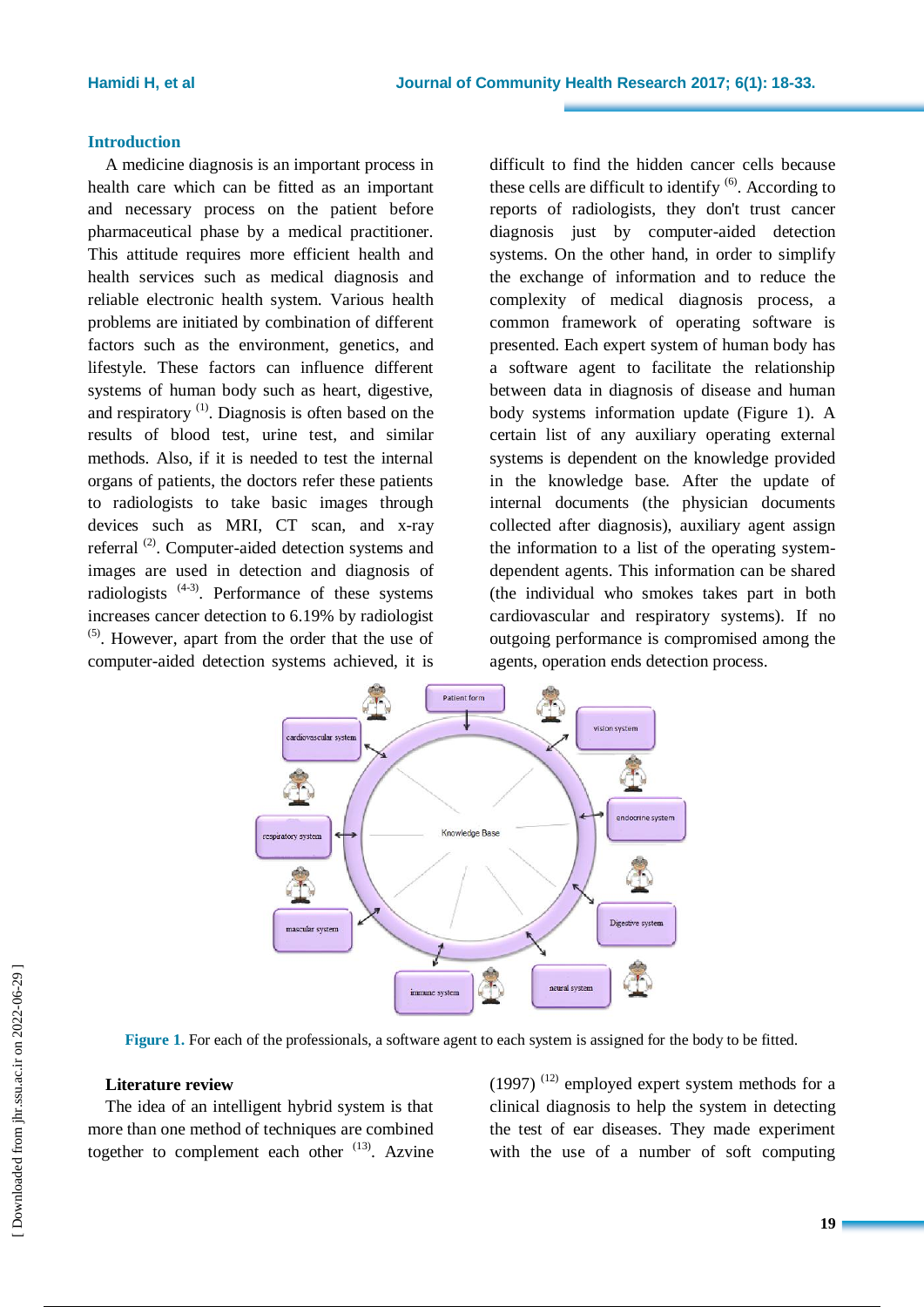algorithms (neural networks and fuzzy logic) to do this work. The use of this algorithm supports its medical applications in the future. Economou  $(2001)$ <sup>(9)</sup> used computer to help doctors detect lung diseases in their diagnosis which makes reliable factors for final decisions to them. Other systems are suggested by Nazmi<sup> $(14)$ </sup> for liver diseases on the basis of CT diagnosis. The extracted factors and features feed the classification of neural networks.

The system is based on two-dimensional images and for some cases malformed and hidden 3d pictures are required for detection. The system introduced by Raja  $(15)$  is a computer backup system for early detection of Alzheimer's disease. It is based on Single Photon Emission Computed Tomography (SPECT). This has 96% of accuracy in the classification. Table 1 presents some of the works conducted in this area.

**Table 1.** Some research works that used soft computing to detect disease.

| <b>Author</b>                     | <b>Title</b>                                                                                                                      | <b>Description</b>                                                                         |  |  |
|-----------------------------------|-----------------------------------------------------------------------------------------------------------------------------------|--------------------------------------------------------------------------------------------|--|--|
| Nazmy et al. <sup>(14)</sup>      | Adaptive neuro-fuzzy inference<br>System for classification of ECG signals.                                                       | This has used ANFIS for detection of ECG<br>signals. It has 97% of accuracy.               |  |  |
| Raja et al. (15)                  | A hybrid Fuzzy-Neural system for computer-<br>aided diagnosis of ultrasound kidney image<br>using prominent features.             | In this work the hybrid method was efficient<br>in detection of kidney disease.            |  |  |
| Benamrane et al. (16)             | A hybrid fuzzy neural networks for the<br>detection of Tumors in medical images.                                                  | This work was useful in detection of Tumors<br>by A hybrid fuzzy neural networks.          |  |  |
| Andreś, C. et al <sup>(17)</sup>  | A fuzzy-genetic approach to breast cancer<br>diagnosis                                                                            | This work with a approach got 97% of<br>accuracy in diagnoses.                             |  |  |
| Harikumar, R, et al, $^{(18)}$    | Genetic algorithm optimization of fuzzy<br>outputs for classification of epilepsy risk<br>levels from EEG signals                 | The results of this study that used<br>optimization method indicated 90% of<br>accuracy.   |  |  |
| Guler, I., et al. (19)            | Combining Neural Network and Genetic<br>Algorithm for<br>Prediction of Lung Sounds                                                | The hybrid method in this study could also<br>reach successful results for detection.      |  |  |
| Verma, B., et al. $(20)$          | A novel neural-genetic algorithm to find the<br>most significant<br>Combination<br>of<br>features<br>digital<br>in<br>mammograms. | This study used genetic<br>algorithm in<br>mammograms                                      |  |  |
| Das, A., Bhattacharya, M.<br>(23) | GA Based Neuro Fuzzy Techniques for<br><b>Breast Cancer</b><br>Identification                                                     | This study has also used GA Based Neuro<br>Fuzzy Techniques for Breast Cancer<br>detection |  |  |
| Yardimci, A. <sup>(24)</sup>      | Soft computing in medicine                                                                                                        | This work has also used soft computing in<br>medicine.                                     |  |  |

Some studies conducted to use the operating software for medical diagnosis are represented in Table 2.

**20**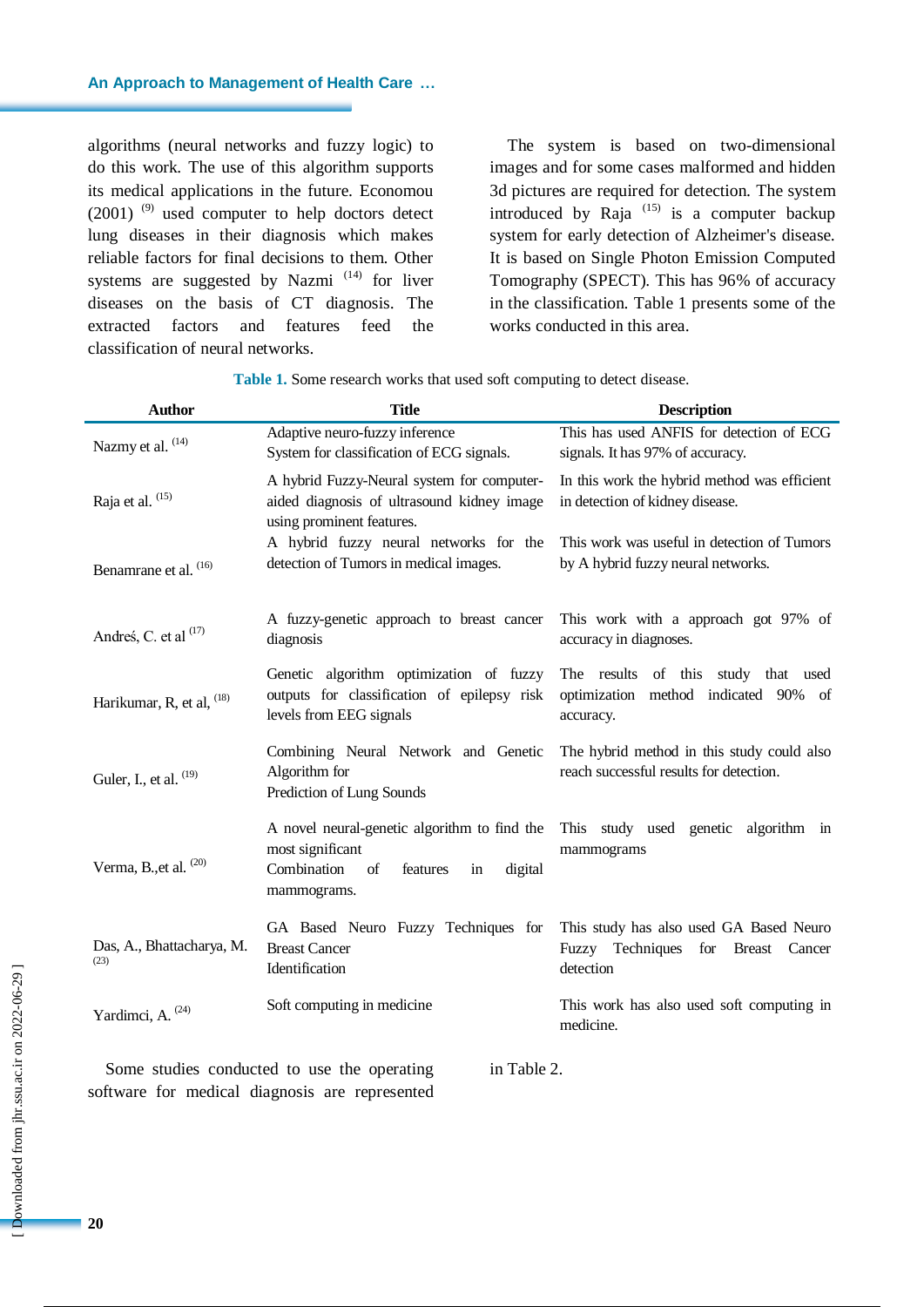| <b>Author</b>                 | <b>Description</b>                                                                                                                                                                                                                                                                      |
|-------------------------------|-----------------------------------------------------------------------------------------------------------------------------------------------------------------------------------------------------------------------------------------------------------------------------------------|
| Chena Yang et al, $(25)$      | Web-based expert system to diagnose the nutrition with the use of technology in<br>expert system of artificial intelligence.                                                                                                                                                            |
| Samuel et al. <sup>(26)</sup> | The backup system is a Web-based decision-making system with fuzzy logic to<br>detect the disease typhus.                                                                                                                                                                               |
| Pereiraa et al. $(27)$        | Automatic construction of medical system based on the agent. The main objective<br>of this project is development of intelligent Web template to provide e-services to<br>health professionals, patients, and citizens who are involved in the care of the<br>elderly patients at home. |

**Table 2.** Some of the researches used the operating software for medical diagnosis

A number of tasks have similar theoretical methods such as ontology, Bayesian network, and the operating software. They are used in the midst of this market. Bayesian network is used to demonstrate a lack of certainty and causality. Ontology is a sustainable model in the system of knowledge and cooperation between the operating software is for specific tasks of modulus.

In this article, these methods are applied with the vision of integrating uncertainty reasoning mechanism using a graphical network model of Bayesian along with ontology views of knowledge domains and software operating as a communication framework. The ontology is related to modeling knowledge. But as a single sample, it is introduced by the whole system. Each disease detection system has its own ontology which is shared amongst the experts operating. Each expert has access only to his expertise (Special node of network is Bayesian itself). Backup software agent shares the information with other professionals. This method is different from all other proposed researches. The idea of joint medical software operating was introduced by Arsen et al., in 2010  $(35)$ .

In a novel perspective, Nikovski et al. (36), constructed the bayesian network medical diagnosis system from the incomplete and partially correct numerical probabilistic information by introducing domain-dependent constraints. It aimed to solve the problem of determining combined influences of several diseases on a single test result for individual diseases. While it is a fact that this method

encounters the following conditions as more network nodes, complex network structure, as well as high uncertain relationship between parameters and node, the feasibility and calculation performance will descend greatly. Therefore, it is suitable to diagnose for few symptoms. Recent published methods in the intelligent medical diagnosis include an improved genetic algorithm procedure to optimize parameter and select feature of the multi-layer perception network in medical diagnosis of diabetes, heart, and cancer  $(37)$ . Chattopadhyay et al.  $^{(38)}$ , proposed a CBR-based expert system that uses the K-nearest neighbor (KNN) algorithm to search k similar cases based on the Euclidean distance measure to enhance diagnostic accuracy for complex diseases. Nonetheless, expert system has little applied value due to the defects in the production structure and serial working manners.

The aim of this paper was to simplify the diagnosis process of a patient by splitting the medical domain concepts in human body systems though maintaining the holistic perspective through the links between common concepts.

# **Methods**

This paper offers a way in which a soft computing method and algorithm are used to create a database of medical information and a conclusion to the assortment of new information.

Over the past few years, the increasing attention to severe challenges in medical diagnosis process such as sharply increased elderly patients and limited medical personnel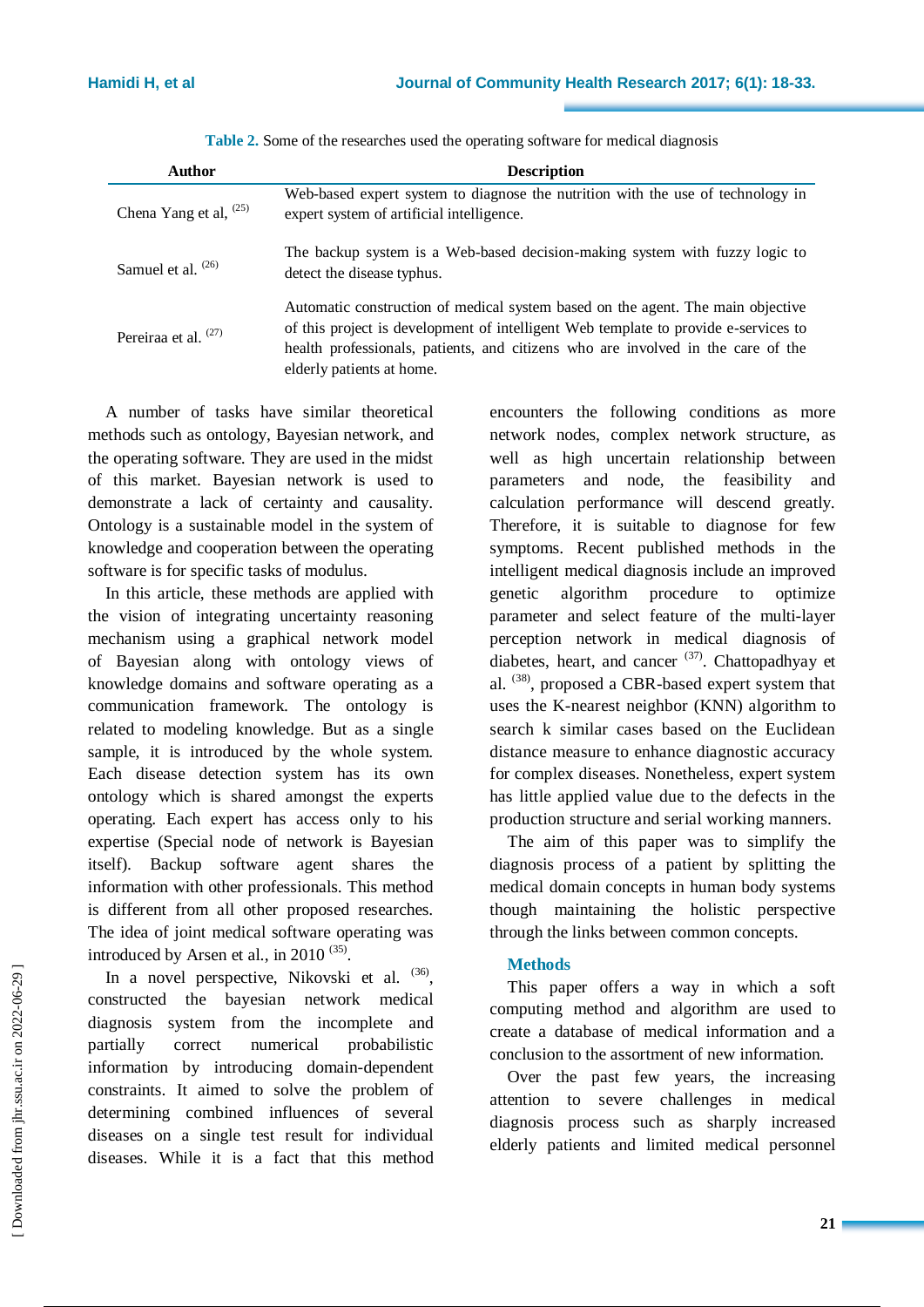have led to a number of contributions in the areas of the intelligent medical diagnosis methods. Early contributions can be found on the neural networks, they provide a new significant way for intelligent medical diagnosis. Based on this idea, artificial neural networks have been applied in the diagnosis of: (i) pancreatic disease  $(1)$ , (ii) gynecological diseases  $^{(2)}$ , (iii) early diabetes  $^{(3)}$ ,  $(iv)$  colorectal cancer  $<sup>(4)</sup>$ , and  $(v)$  multiple sclerosis</sup> lesions (5) . While this kind of method to set up the achievements of medical diagnostic system is still limited, the main reasons are that the learning algorithm cannot calculate the right results when the required algorithm to set up neural network model solves the larger multi-features disease diagnosis problems.

To this end, a system of soft smart computing is combined with the methods of artificial neural networks, fuzzy logic, and genetic algorithm. Combination ability and characteristics of each of the three methods are applied with regard to the necessity of learning capabilities in the field of diagnosis. The system consisted of two phasesphase and stage of learning diagnosis. This is the learning and training phase before the diagnosis. A collection of video data that represents a disease is suspected for the training phase. This collection of data can be extracted using principal component analysis method attributes. Then, the genetic algorithm has been used through the most important attributes for use in the training algorithm. In this paper, an algorithm is introduced based on the combination of learning methods and artificial neural networks, fuzzy logic, and genetic algorithm. This algorithm produces a database to analyze a new image. If the database fails to detect a new picture of its trained algorithm, it is used again to learn the new examples. This will help knowledge base and its abilities to detect items. This is phase detection of new images as input. The knowledge base is made in the process of learning a new image for diagnostic decision. At this stage, each image can perform feature extraction and classification. Then, the algorithm is for detection as input. Structure of the proposed system is presented in Figure 2.



**Figure 2.** Proposed structure for disease detection

After receiving the images, a process will be applied to extract the important features for classification of images. The properties of the tissue are extracted here for a description resulting in a better performance  $(26)$ . The principal component analysis method was used to extract the features and categories of images. In the process, an image is initially decomposed to reduce resolution and then the desired properties can be extracted with the principal component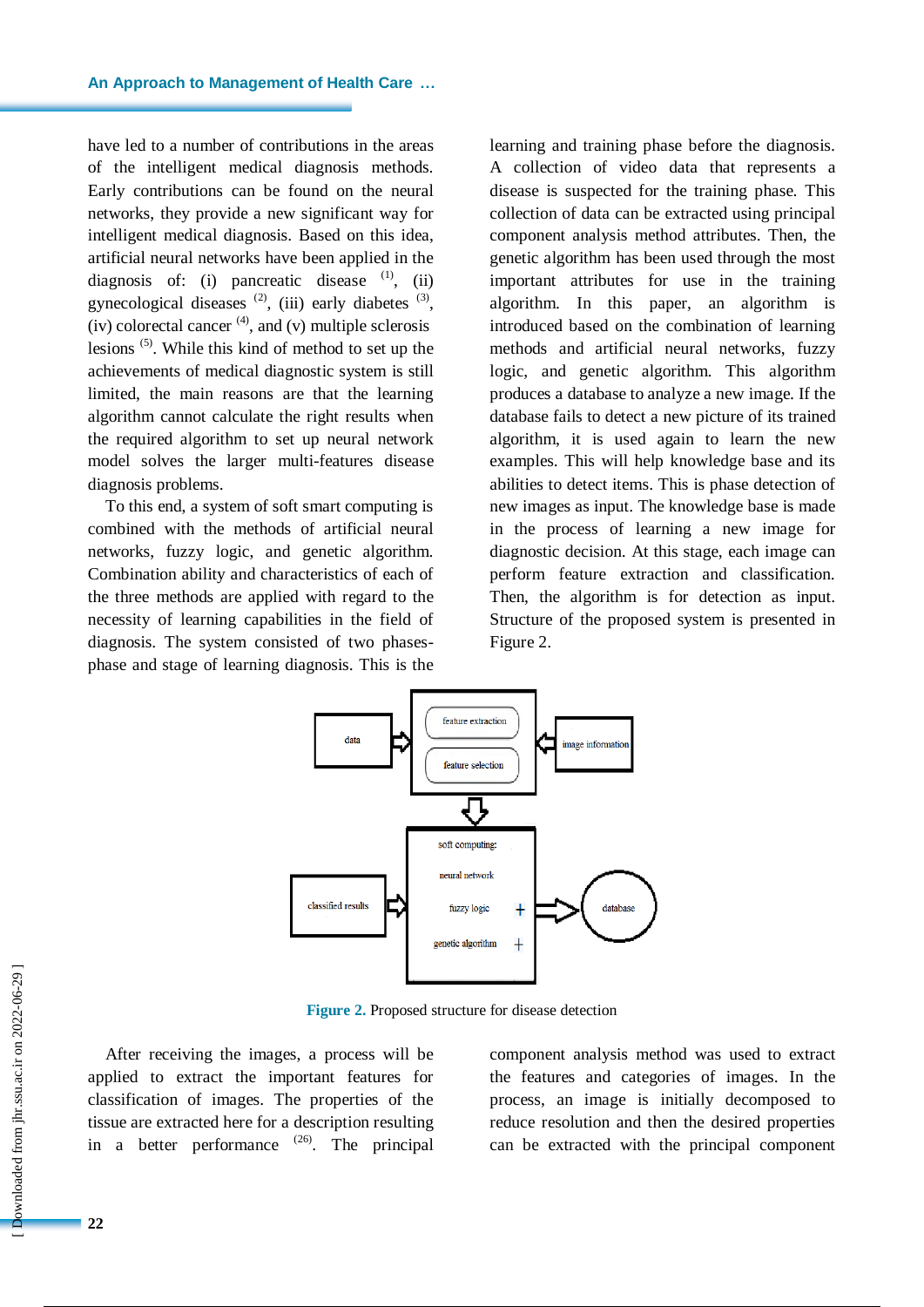analysis method $^{(27)}$ .

The next step after the extraction of features is use of these properties as input for the learning algorithm. The algorithm combines strengths of the three methods to create a powerful algorithm. The strengths are optimization by genetic algorithms, neural networks, learning ability and tolerance of uncertainty, as well as lack of precision of fuzzy logic neural network in education.

The system is expected, to be able to teach her again, and since the whole network has been training again it has to be time consuming. The type of network used in the system must have a memory as the output of network weights after training and save the combined data with new data. Neural networks, as a type of artificial memory or an enclosed tissue layer are returned  $(19)$  to keep or maintain the output hidden layer weights. The weight of this layer is as an input for the hidden layer after a period of time. This method can provide new information once again to be used for training and retraining requirements. In the first stage, the most important features among the large number of features, was selected. Genetic algorithm is used to optimize the features and to reduce the number of algorithm features. In addition, the genetic algorithm is also applied for optimizing initial weights of neural network. Although the capability of learning and training make artificial neural networks, applicable to many applications, but it only deals with crisp values that are not appropriate in programs based on lack of precision or uncertainty. For this reason, to enhance artificial neural networks' capability, when they are under uncertainty conditions, these networks are combined with fuzzy logic to improve the performance of the composition. Fuzzy rules are performed as if-then approach. The role of fuzzy is to deal with uncertainty and accuracy and these features can be combined with neural networks' ability to learn and training. Therefore, by combining these two methods in medical imaging applications (that's a lot of uncertainty regarding the nature of images and information enclosed in

it, for example, organizations, etc.), this system will help error detection accuracy. On the other hand, in fuzzy logic, all fuzzy rules do not contribute to better results. Genetic algorithm is used for the optimization of fuzzy rules by selecting the most important rules that make performance of algorithm better.

The components of the human body system (such as the respiratory system, digestive, urinary, cardiovascular, endocrine, immune, muscular, and sight) are placed in separate operating software. Each expert based on his\her expertise requires the software agents to make such interaction. The expert uses the collected evidences from the patient during analysis (such as cholesterol levels). Then, two factors exchange the information based on common concepts among them (for example, respiratory and heart diseases with two concepts of smoking and shortness of breath are common). The issue of network operating was greatly studied  $(34-36)$ . This article is a practical framework for a distributed expert system and common development to create a general model for diagnosis of medical assistant. The following general issues are divided into distributed domains as the platform agents. Single network operating framework is also presented by Arsenet et al. (2011). This distributed and shared plan has been developed with applying the integrity of multi-factorial system  $(39)$ . The method was suggested by Arsene et al. (2011), and modeled in the world by ontology. It indicates a data structure in the rear of the Bayesian network's nodes. Therefore, there is a Bayesian network factor.

The scope of medical professionals was made by ontology experts and can be used by physicians through the graphical user interface. The network is set up to allow Bayesian user to arrange documents based on the variables scope (special system, the cause of the disease, the impact of disease symptoms, and testing for diagnosis of the disease).

According to this method, each specialization is in a particular system of the human body expertise (such as the respiratory and cardiac). All of the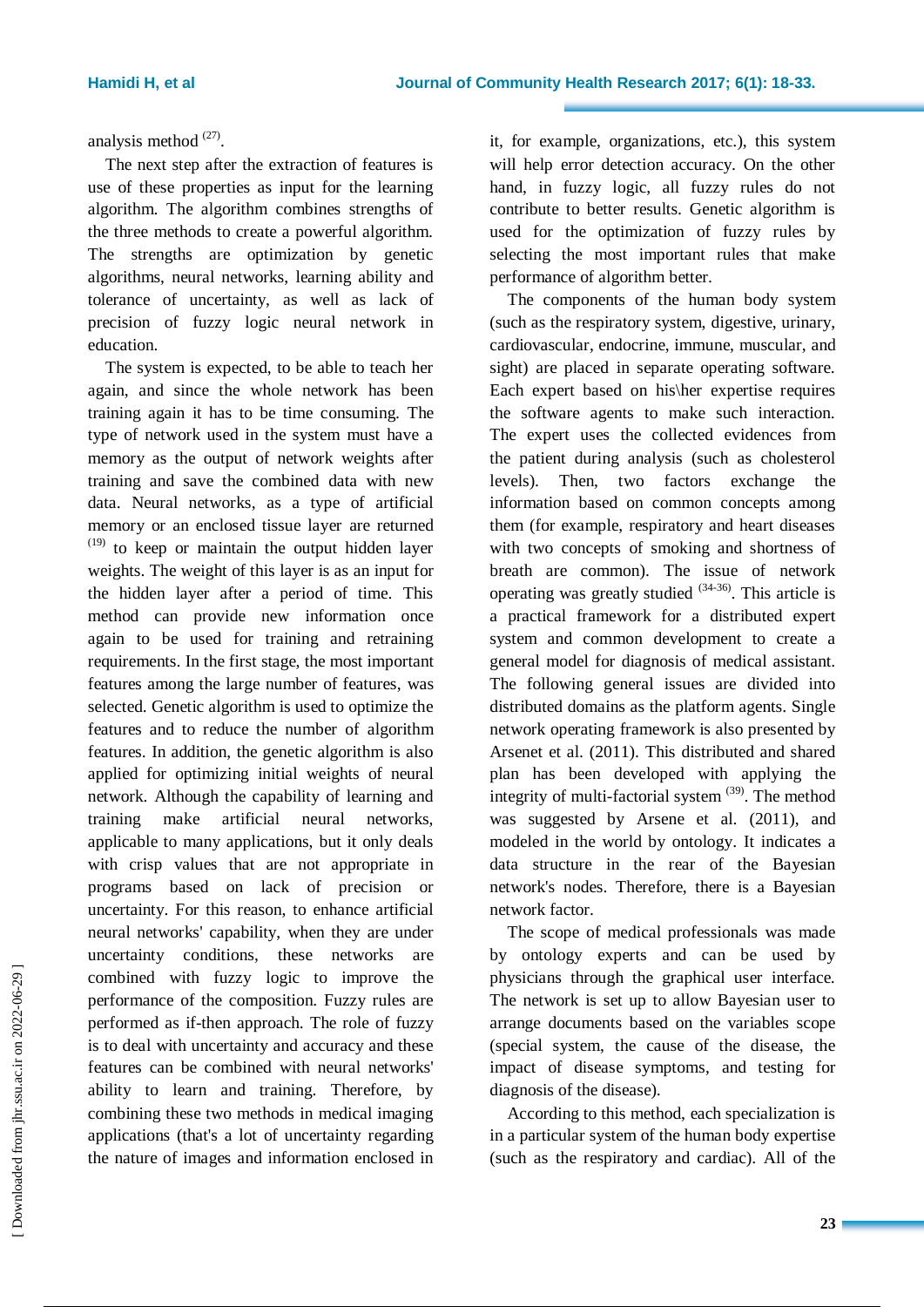variables of a scope are not only seen in a system of concepts, but also solved in a certain sphere of ontology system. Therefore, the lung specialist physicians will work only with the concepts of respiratory system. The rest of concepts of this field are part of the Bayesian network model.

Medical diagnosis in the case of a certain diseases can be seen as a unique overall process. Using this method, the process of parallel detection system can be optimized by experts without losing optimal communication among them.

Each operating system by a network is encryption and the connection between the shared variables in the background is automatically conducted. The influences of the Exchange System are among them. Just an ontology agent is responsible for the knowledge of the field there (Figure 3). Each factor is a network model of ontology and makes the system on the basis of dependency list associated with the ontology agent. They sent and received the ideas of shared variables in their system (Figure 4). The most important part of the research was in the field of artificial intelligence and intelligent systems as multiple views. The Bayesian network models are distributed mainly on a few factors and system

characteristics (the distribution and communication). Factor of a few systems are operating under the scope of knowledge and the entire field. A collection of local track goals and ideas are exchanged with other operating systems.

In this approach, the completely independent agents are employed and issues are distributed based on the existence of agents' characteristic (Figure 5).

Ontology is a clear and explicit conventional characteristic of common concepts. A concept model of a number of interesting phenomena in the world that identify the concepts related to a phenomenon  $(40-45)$ . The ontology is used in artificial intelligence to make it easier to develop and reuse knowledge. The ontology is developed to prepare semantics machines capable of processing information resources to communicate among different agents. The first step to create ontology is to define the main concepts of contractual methods to show concept medical ontology classes offered by Arsene et al. 2011, (Figure 6).

There is a main class: cause and effect. Subclass environment is assumed. Under the impact classes are: illness, symptoms, symptoms of the disease, and tests to diagnose the condition.

Onthology factors







**Figure 4.** Relationship between network agents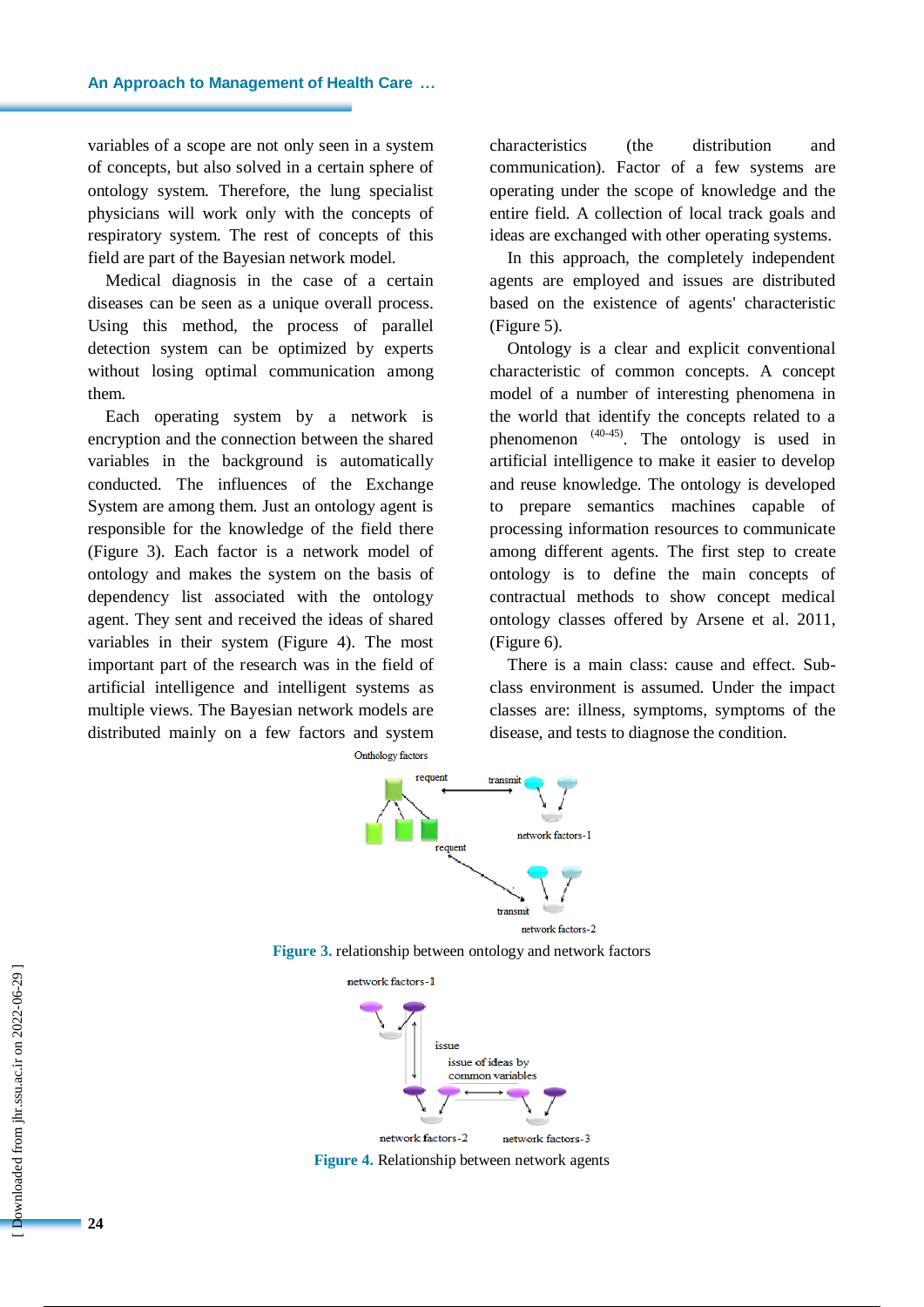



**Figure 6.** Classes of medical ontology

#### **Results**

**Experiment preparation**: In order to assess the accuracy of hybrid learning algorithm presented in the previous section, the cloud was used by neuro solutions software to test the algorithm. This software is a simulation environment that is a platform for development of neural networks applications. Breast cancer data set that has been used in the testing were obtained from the source  $(46-52)$ . The data set have 699 samples with 10 features for each sample. As

represented in Table 3, the first column in the data set represents the sample number. Columns 2 to 10 indicate the examples that have possible outputs as benign or malign. Column 11 shows the theoretical output in which number 2 represents benign and number 4 malignant. In the test, three different experiments were conducted with different methods including neural network with fuzzy logic, neural networks, and learning algorithm with genetic algorithm. Neural Networks.

**Table 3.** Sample data

| <b>Columns</b> |                |    |    |    |                |    |   |    |    |    |
|----------------|----------------|----|----|----|----------------|----|---|----|----|----|
|                | $\overline{c}$ | 3  | 4  | 5  | 6              | 7  | 8 | 9  | 10 | 11 |
| Α              | 9              | 1  | 2  | 6  | 4              | 10 | 7 |    | 2  | 4  |
| B              | 10             | 4  | 7  | 2  | 2              | 8  | 6 | 1  | 1  |    |
| $\mathsf{C}$   | 6              | 10 | 10 | 10 | 8              | 10 | 7 | 10 | 7  |    |
| D              |                | 1  | 1  | 1  | 2              | 5  | 5 | 1  | 1  | 2  |
| E              |                | 6  | 10 | 5  | 3              | 10 | 9 | 10 | 2  | 4  |
| F              | 8              | 10 | 10 | 8  | 5              | 10 |   | 8  | 1  |    |
| G              | 8              | 4  | 4  | 1  | 2              | 9  | 3 | 3  | 1  | 4  |
| H              | 5              | 8  | 8  | 10 | 5              | 10 | 8 | 10 | 3  | 4  |
| K              | 4              | 1  | 1  |    | $\overline{c}$ | 1  | 3 | 6  | 1  | 2  |
|                |                | 2  | 2  |    | $\overline{c}$ |    |   | 1  | 1  | 2  |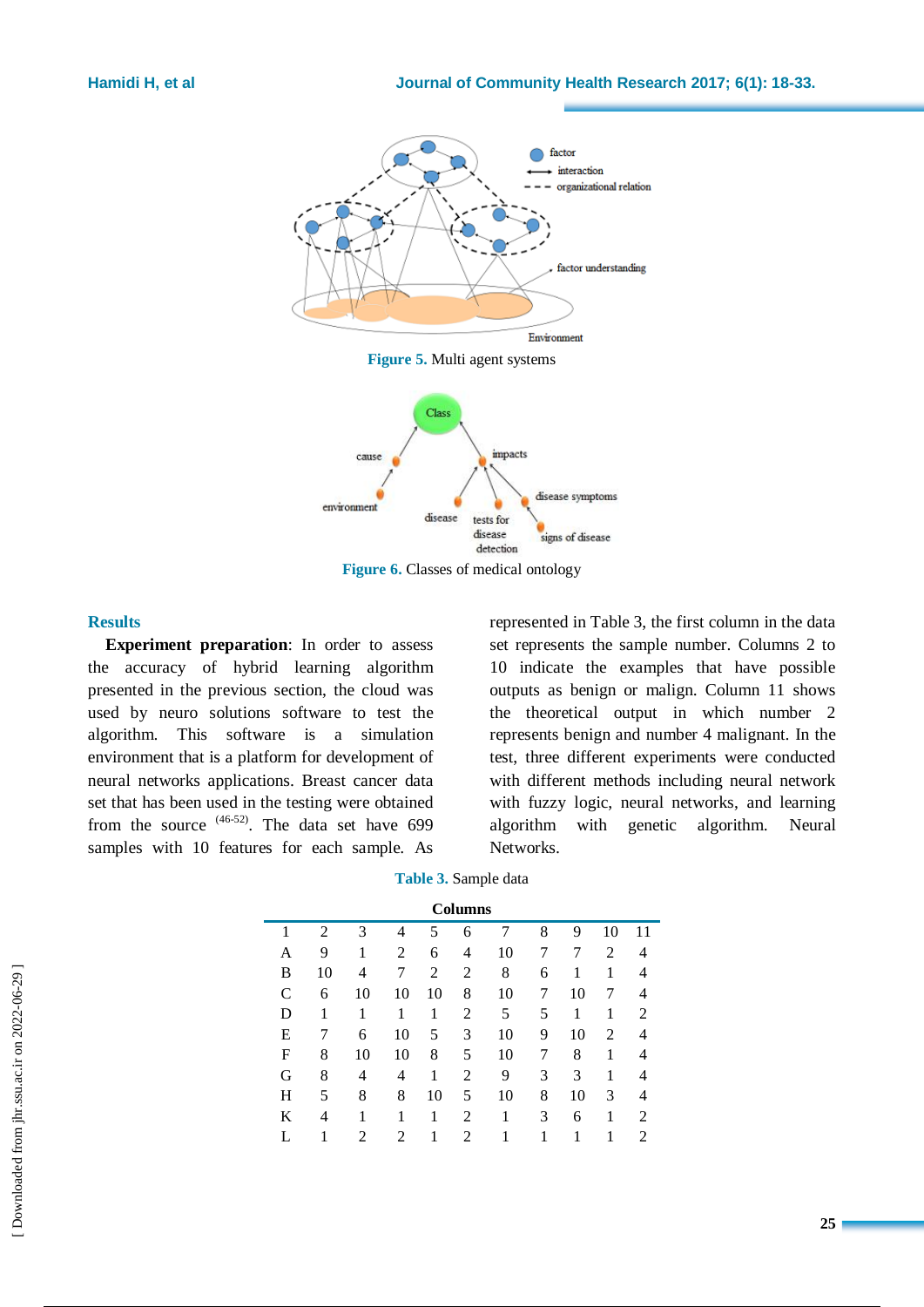**Experiment results**: Hybrid learning algorithm has been made using a graphical interface neuro solutions. All parts of the system were to form the learning algorithm which is connected to the three test methods.

In order to review and compare the hybrid learning algorithm with other methods, 699 samples were tested in each instance, among which 60% were for training, 20% for cross-training, and 20% for the assessment test. Table 4 represents the results obtained from these tests. As it can be seen, this method functions more efficient than the method resulted from the combination of neural network with fuzzy logic. But the method of neural network is combined with genetic algorithm method to obtain better results. These results can be due to the information of a sample used in the training phase. The neural network program is to produce a better performance to a large data set for training needs and stage with a combination of three methods in a combined system. The sample data for training must be larger than the data used in this experiment. Generally, the performance reported in this experiment indicates some evidences that this is a hybrid system. It may be better than the other methods discussed in the previous sections.

| <b>Accuracy</b> | <b>False</b> | True | Number of<br>samples | <b>Method</b>                                                              |
|-----------------|--------------|------|----------------------|----------------------------------------------------------------------------|
| 96.4            |              | 134  | 139                  | neural network combined<br>with fuzzy logic                                |
| 97.84           | 3            | 136  | 139                  | neural network combined<br>with genetic algorithm                          |
| 97.12           |              | 135  | 139                  | Hybrid method (neural<br>network.<br>fuzzy<br>logic,<br>genetic algorithm) |

| Table 4. Results of experiment on the database of breast cancer |  |
|-----------------------------------------------------------------|--|
|-----------------------------------------------------------------|--|

The following test cases have been proposed for evaluation of the framework:

• Two of human body systems can be considered: heart and respiratory system.

• Respiratory system has the following features: smoking, lung cancer, asthma, bronchitis, shortness of breath, bacteria, pneumonia, and allergies.

• Cardiovascular system has the following features: smoking, alcohol, obesity, cholesterol, arteriosclerosis, drug consumption, diet, serum selenium, blood pressure, heart disease, shortness of breath, angina, gentle exercise, fast heart rate, serum triglyceride, and LDL serum.

• Cardiovascular and respiratory systems have two characteristics in common: shortness of breath and cigarettes.

• Conditional probability tables are in the

resource studies  $(17-18)$  as the test data set.

Specialists of cardiovascular system can make reasoning for the patient's smoking from the patient's appearance. Thus, they put "yes" for cigarette variable (Figure 11). The idea has been updated through the respiratory system for smoking variables. The relationship between the agent and the agent network heart network has been represented in Figure 7 and 8. Operation of a network of respiratory variables include: smoking, cancer, bronchitis, shortness of breath while in the variable view smoking and shortness of breath are common with previous network operating. The following variables are the heart network: smoking, hypertension, heart disease, shortness of breath, gentle exercise, and MI. Due to the lack of space only a few variables have been shown in Figures 7 and 8.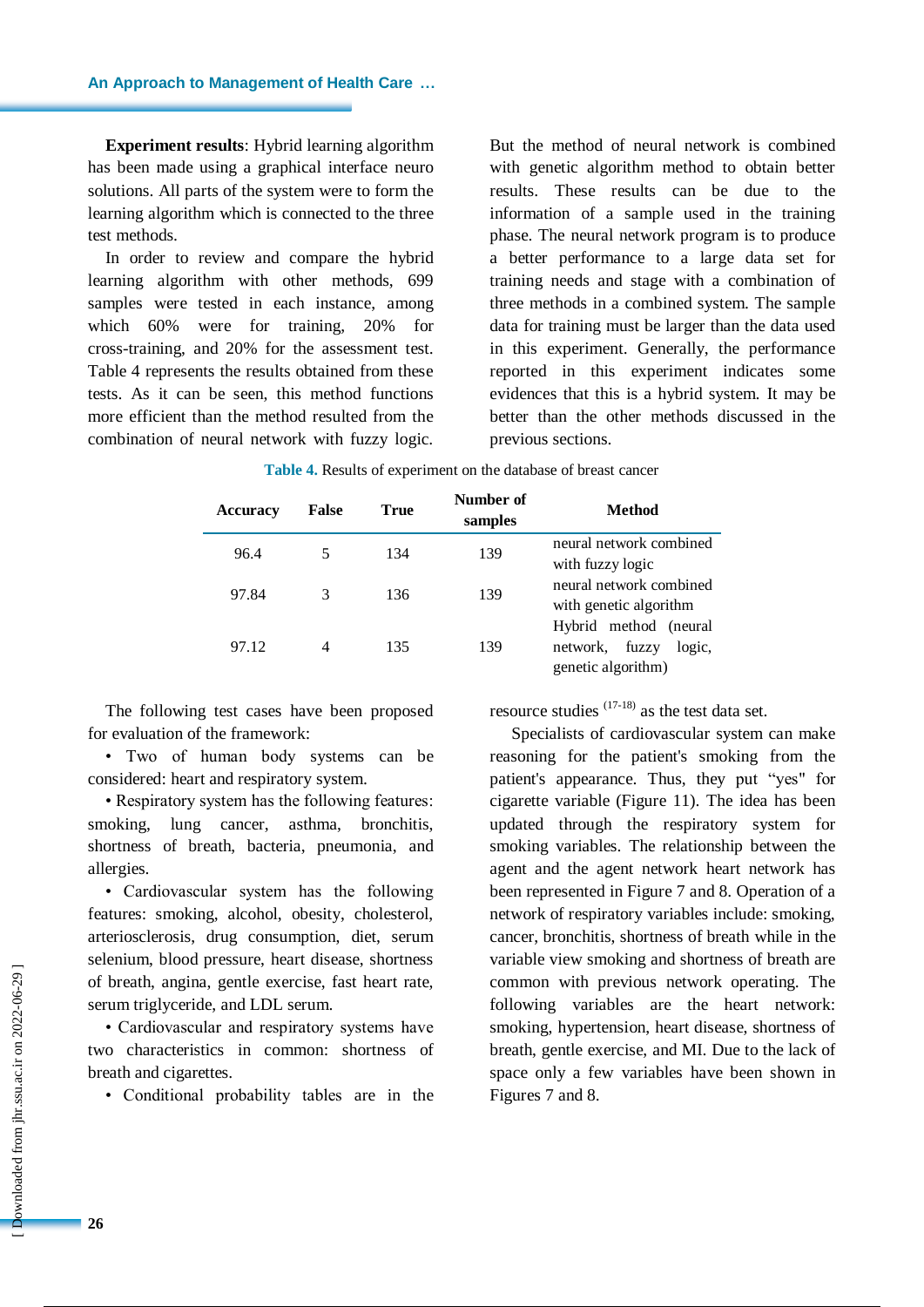





**Figure 8.** Cardiovascular system graphical user interface

The relationship between Network Agent and the relationship between the network and operating network have been shown in the shape of a heart in Figures 9 and 10. In Figure 11, new updated ideas in the form of cigar variable, the value of Yes increased from 50.5 to 70. Double agent software is able to convey the idea of common features. Calculation of updated Bayesian network system happens in the device. Instead of having multiple heavy computational efforts, for example, in the case of a single agent  $(39)$ , the whole process of modal is distinguished between parallel parts of body system. It can be divided into some parts of

information for cooperation. The performance of network load graph stage is tested by Bayesian with quad-core processor 5.2 MHz and memory of 8 GB 64-bit operating system. Deduction of the run-time function is parallel: 95% of overall Cpu time,  $F = a$  total of 2.0 times = 0op. Elapsed time comes down (Table 5). Best CPU is for the processor IV. The difference between values of the elapsed time depends on the degree of complexity of graph. If complexity is higher, better acceleration is by higher number of cores. In order to have the best trigger, we should have more main causes and more parallel strings.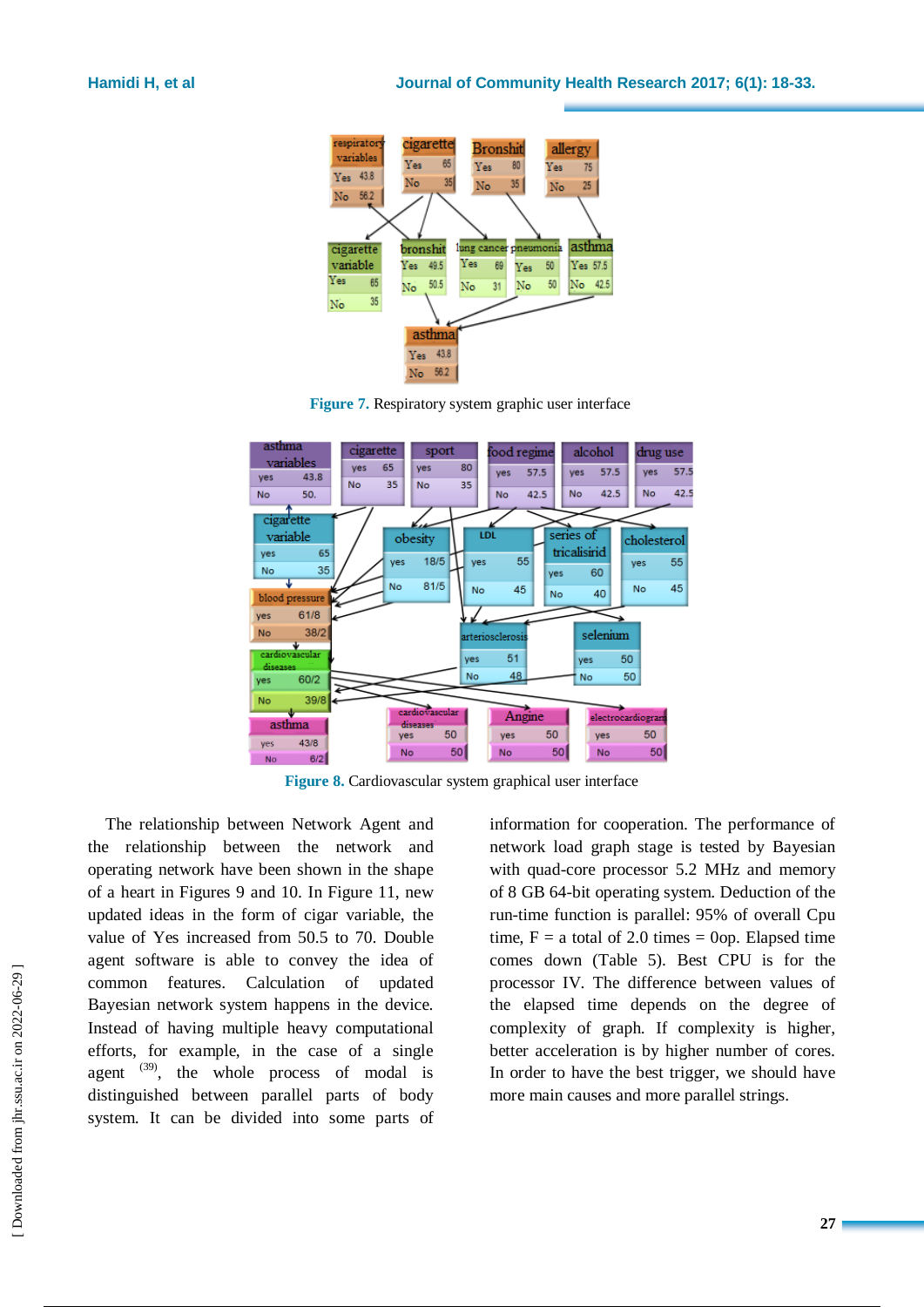# **An Approach to Management of Health Care …**



**Figure 9.** The relationship between the agent and the agent network the cardiac Plexus



**Figure 10.** The relationship between a networks operating



Figure 11. Set document cigarettes in cardiovascular system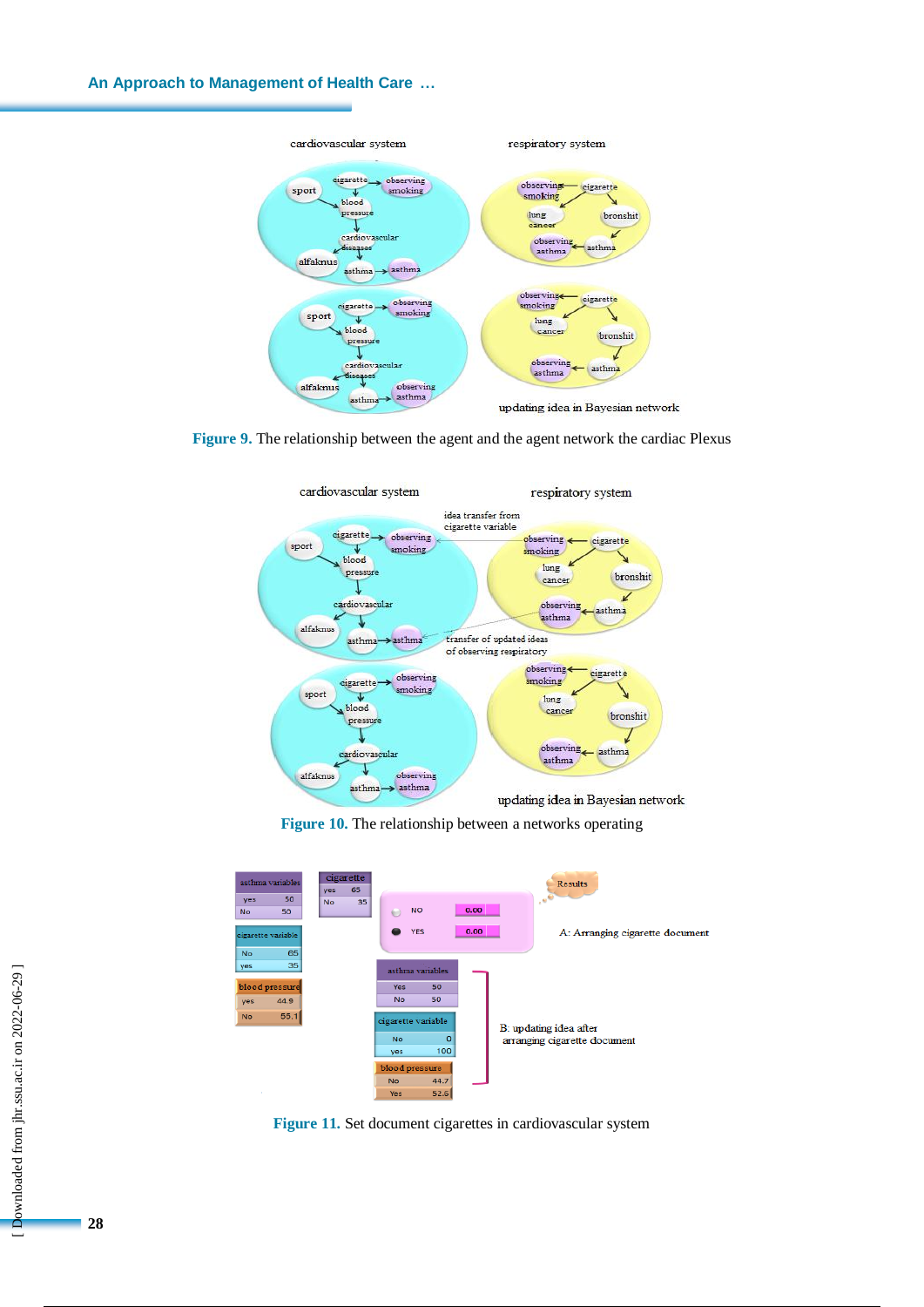

**Figure 12.** Updated idea on the respiratory system after setting up smoking on cardiovascular system degree

**Table 5.** Accelerated performance and parallel loading of Bayesian network

| <b>Version</b> | Number of<br>cores | Average of elapsed<br>time in seconds | Acceleration |
|----------------|--------------------|---------------------------------------|--------------|
| <b>Series</b>  |                    | 3.356                                 | 1.000        |
| Parallel       |                    | 3.329                                 | 1.008        |
|                | 2                  | 2.683                                 | 1.250        |
|                | 3                  | 2.240                                 | 1.498        |
|                |                    | 2.222                                 | 1.510        |

#### **Discussion**

The proposed framework is a combination of auxiliary agent architecture. All three technology artificial intelligence, ontology, and Bayesian system are combined with each other and the network creates a common factor. The following important benefits are from the collaboration of AI technology:

• All three layers of the framework are defined as software components. They cooperate in runtime applications and can be integrated in dynamic and flexible methods. The actual implementation of the interface definitions is a separate component. It is for the development and update of individuals.

• Bayesian network is easier for understanding

the dependency and the local distribution of human being. There is a relationship between the ideas of a system of infinite loop. The impact of the system is only distributed after the specialist arranged her/his reasons, based on his/her adjusted view about some system variables. Intermediaries to communicate from this point of view are just some shared and observed variables. They can send their ideas, possibilities to integrate other systems to affect the off-set. Thus, the local stability of a network agent can be guaranteed.

• Book system specialists work in parallel without losing the knowledge partners.

• Using the Java technology is considered ready to run on all operating systems without any changes and conversions. The application can be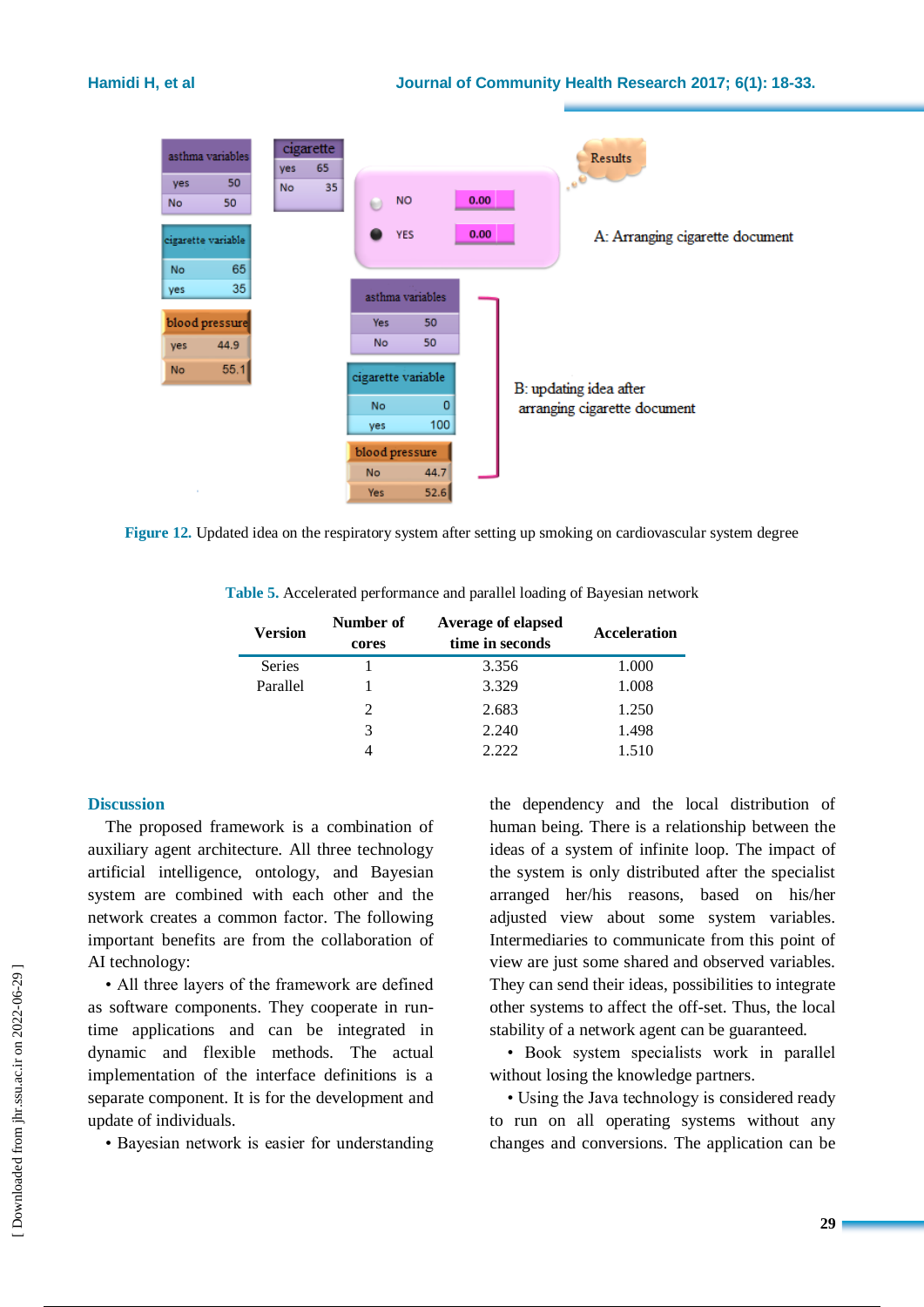in the form of handheld devices (smartphones, personal assistant) development.

• All modules depend on the communication framework.

• The structure of ontology is not personal. Application of the targeted models is encrypted.

• From the perspective of a medical field, a specified area must be covered by many specialists. The current research assumes that this is a one by one relationship. The future direction of this work includes implementation and assessment of the entire system components based on the data (benchmarking). This system is expected to progress the health system to provide an accurate diagnosis of the disease and automatically specifies the secret areas that may have existed in the cancer cells. The proposed method is based on the knowledge of following distribution areas of medicine. Therefore, it is a horizontal distribution that shows the level of permission to the individual. The overall cooperation among the experts can guarantee the stability of the level of knowledge. Vertical distribution due to increased accuracy can also reduce intelligence, while multiple knowledge fields together can collaborate to expand the current methods.

#### **Conclusion**

This article presents the structure of a hybrid detection system. Different methods of soft computing system (artificial neural networks, fuzzy logic, and genetic algorithm) merged to create diagnostic software functionality. As it is shown in the structure, the system has the ability to learn and collect knowledge that can be used in the detection of new images. Currently, the system is at the design stage. The system is to evaluate the performance of hybrid learning algorithm. The preliminary results showed a better performance of this system than other methods. However, the results can be tested with hybrid system on larger data sets to improve hybrid learning algorithm.

The main section is as follows:

• Software architecture combines use of artificial intelligence technology as the independent model and as a portable application.

• Computational model, i.e., a Java technology, was used for multi-disciplinary to implement a graphical algorithm. Parallel computational model, has the benefits of a multi core computer. The future aim of this project will be focused on the measurement of times using both technologies and compare them (compare description logics using a multi-agent architecture versus a rule based system able to make the same kind of diagnosis) to determine better one. Other research lines will be focused on the design and implementation of distributed inference platforms based on other reasoning techniques and their comparisons.

#### **Acknowledgement**

We'd like to thank Dr. Maryam Kooshki for assistance with medical fields, as well as Dr. Taha Mokfi and Roohallah Alizadeh Sani for their guidance and constructive suggestions that greatly improved the manuscript.

## **Conflict of interest**

The authors declare that there is no conflict of interests.

#### **References**

- 1. Hamidi H. A Combined Fuzzy Method for Evaluating Criteria in Enterprise Resource Planning Implementation. International Journal of Intelligent Information. 2016; 12(2): 25-52.
- 2. Hamidi H. A Model for Impact of Organizational Project Benefits Management and its Impact on End User. Journal of Organizational and End User Computing (JOEUC). 2017; 29(1): 50-64.
- 3. Johnson R, Li Y, Dulebohn JH. Unsuccessful Performance and Future Computer Self-Efficacy Estimations: Attributions and Generalization to Other Software Applications. Journal of Organizational and End User Computing. 2016; 28(1): 1-14.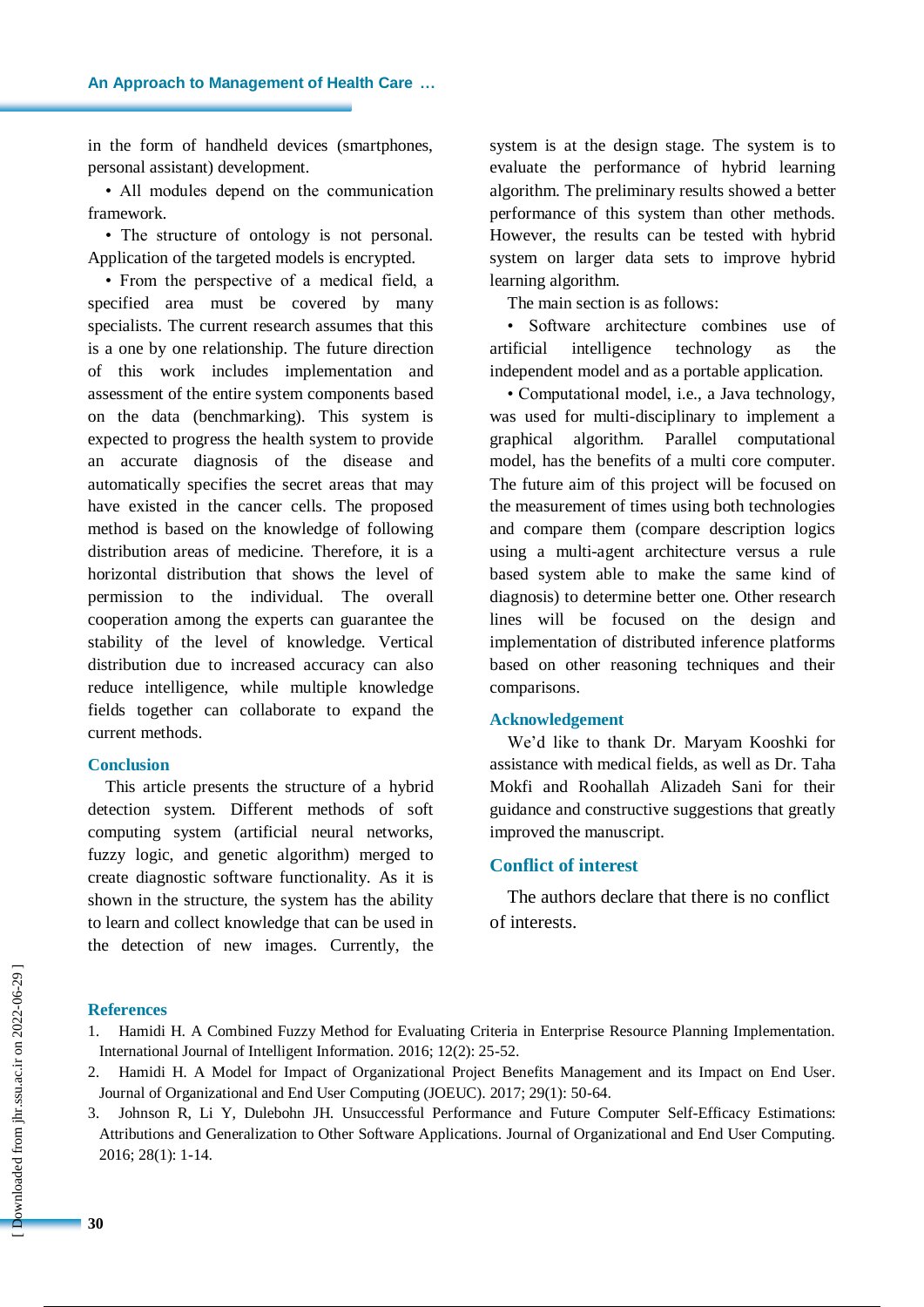- 4. Kakar AS. A User-Centric Typology of Information System Requirements. Journal of Organizational and End User Computing (JOEUC). 2016; 28(1): 32-55. doi:10.4018/JOEUC.2016010103
- 5. Mohammadi K, Hamidi H. Modeling and Evolution of Fault-Tolerant Mobile Agents in Distributed System. The Second IEEE and IFIP International Conference on wireless and Optical Communications Networks (WOCN). Montreal Quebec Canada; IEEE; 2005.:56-60
- 6. Hamidi H, Vafaei A, Monadjem AH. Analysis and Evaluation of a New Algorithm Based Fault Tolerance for Computing Systems. International Journal of Grid and High Performance Computing (IJGHPC). 2012; 4(1): 37-51. doi:10.4018/jghpc.2012010103
- 7. , Hamidi H, Vafaei A, Monadjemi AH. Analysis and design of an abft and parity-checking technique in high performance computing systems. Journal of Circuits Systems and Computers (JCSC). 2012; 21(3):
- 8. Daraei A , Hamidi H . An Efficient Predictive Model for Myocardial Infarction Using Cost-sensitive J48 Model, IJPH.2017;46(5): 682-692.
- 9. Economou G-P, Lymberopoulos D, Karvatselou E, et al. A new concept toward computer-aided medical diagnosis–A prototype implementation addressing pulmonary diseases. [IEEE Transactions on Information](http://ieeexplore.ieee.org/xpl/RecentIssue.jsp?punumber=4233)  [Technology in Biomedicine](http://ieeexplore.ieee.org/xpl/RecentIssue.jsp?punumber=4233). 2001;5(1): 55–65.
- 10. Stoitsis J, Valavanis I, Mougiakakou SG, et al. Computer aided diagnosis based on medical image processing and artificial intelligence methods. Nuclear Instruments and Methods in Physics Research. 2006; 569(2): 591–595.
- 11. Ramirez J, Chaves R, Górriz JM, et al. Computer aided diagnosis of the Alzheimer's disease combining PECTbased feature selection and Random forest classifiers. IEEE Nuclear Science Symposium Conference Record (NSS/MIC). 2009; p:2738-2742.
- 12. Azvine B, Azarmi N, Tsui KC. An introduction to soft computing A tool for building intelligent systems. LNCS, Springer, Heidelberg. 1997; 191–210
- 13. Negnevitsky M. Artificial intelligence: A Guide to Intelligent Systems, 2nd edn. Addison Wesley. 2005
- 14. Nazmy TM, El-messiry H, Al-bokhity B. Adaptive neuro-fuzzy inference system for classification of ecg signals. Journal of Theoretical and Applied Information Technology. 2010; 12(2): 71-76.
- 15. Raja KB, Madheswaran M, Thyagarajah K. A Hybrid Fuzzy-Neural System for Computer-Aided Diagnosis of Ultrasound Kidney Images Using Prominent Features. Journal of Medical Systems. 2008; 32(1): 65-83.
- 16. Benamrane N, Freville A, Nekkache R. A Hybrid Fuzzy Neural Networks for the Detection of Tumors in Medical Images. American Journal of Applied Sciences. 2005; 2(4): 892– 896.
- 17. Penã-Reyes AC, Sipper M. A fuzzy-genetic approach to breast cancer diagnosis. Artificial Intelligence in Medicine.1999; 17(2), 131–155.
- 18. Harikumar R, Sukanesh R, Bharathi PA. Genetic algorithm optimization of fuzzy outputs for classification of epilepsy risk levels from EEG signals. In: Conference Record of the Thirty-Eighth Asilomar Conference on Signals, System and Computer. 2004
- 19. Guler I, Polat Hu, Ergün U. Combining Neural Network and Genetic Algorithm for Prediction of Lung Sounds. Journal of Medical Systems.2005; 29(3): 217-231.
- 20. Verma B, Zhang P. A novel neural-genetic algorithm to find the most significant combination of features in digital mammograms. Applied Soft Computing. 2007; 7(2): 612–625.
- 21. Benamrane N , Aribi A , Kraoula L. Fuzzy Neural Networks and Genetic Algorithms or Medical Images Interpretation. Proceedings of the Geometric Modeling and Imaging–New Trends. 2006
- 22. Ozekes S, Osman O, Ucan ON. Nodule Detection in a Lung Region that's Segmented with Using Genetic Cellular Neural Networks and 3D Template Matching with Fuzzy Rule Based Thresholding. Korean Journal of Radiology.2008; 9(1): 1-9
- 23. Das A, Bhattacharya M. GA Based Neuro Fuzzy Techniques for Breast Cancer Identification. In: International Machine Vision and Image Processing Conference. 2008.
- 24. Yardimci A. Soft computing in medicine. Applied Soft Computing. 2009; 9(3), 1029–1043
- 25. Chen Y, Hsua C, Liua L, et al. Constructing a nutrition diagnosis expert system. Expert Systems with Applications. 2012; 39(2): 2132–2156.
- 26. Samuel Ow, Omisore MO, Ojokoh BA. A web based decision support system driven by fuzzy logic for the diagnosis of typhoid fever. Expert Systems with Applications. 2013; 40(10): 4164–4171.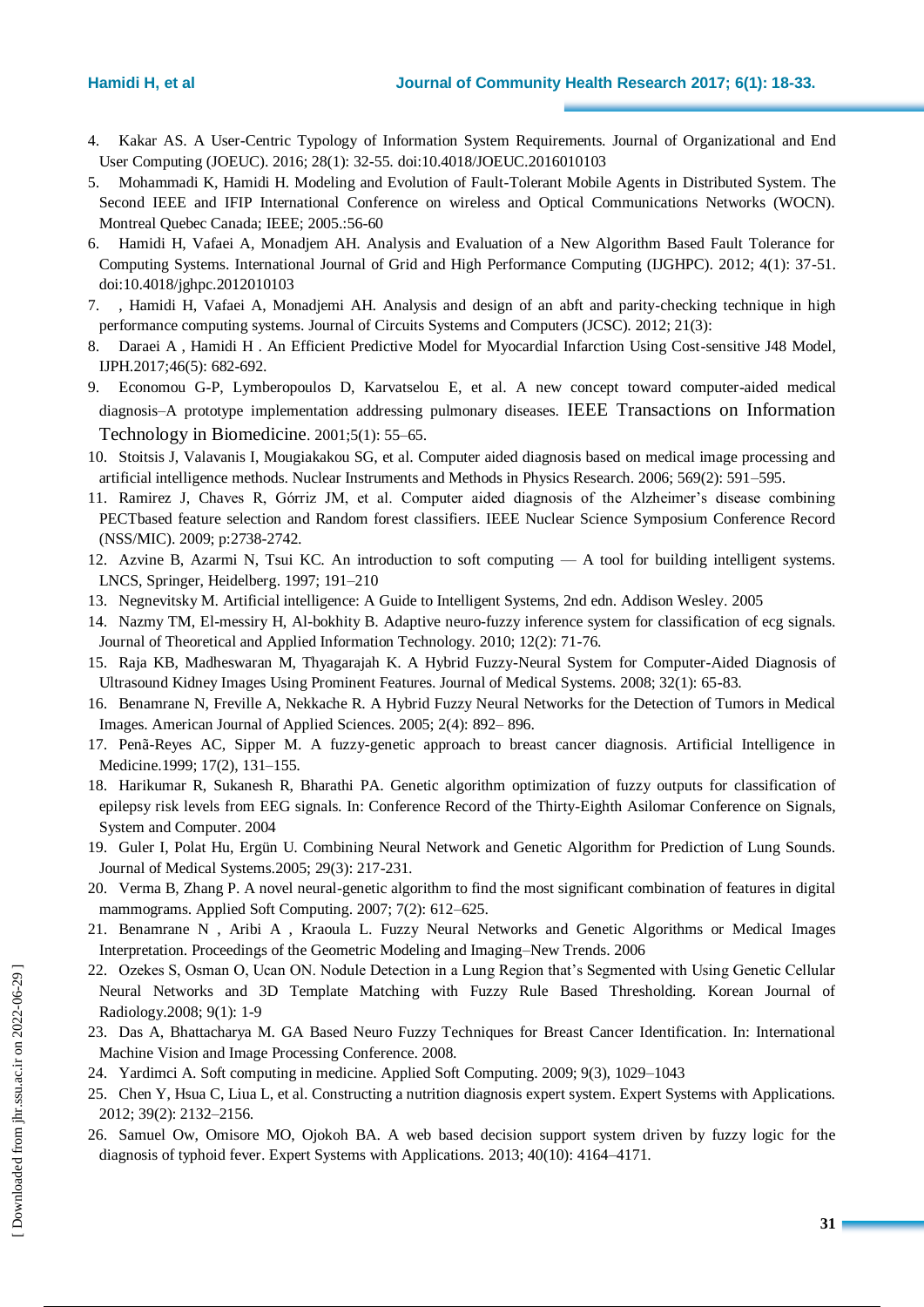#### **An Approach to Management of Health Care …**

- 27. Pereiraa C, Veigaa D., Mahdjoubc J, et al. Using a multi-agent system approach for microaneurysm detection in fundus images. Artificial Intelligence in Medicine. 2014; 60(3): 179–188.
- 28. Zhanga X, Hub B, Maa X, et al. Ontology driven decision support for the diagnosis of mild cognitive impairment. [Computer Methods and Programs in Biomedicine.](https://www.journals.elsevier.com/computer-methods-and-programs-in-biomedicine) 2014; 113(3): 781–791.
- 29. El-Fakdia A, Gameroa F, Melndeza J, et al. EXiTCDSS: A framework for a workflow-based CBR for interventional clinical decision support systems and its application to TAVI. Expert Systems with Applications.2014; 41(2): 284–294.
- 30. Hadzic M, Chang E. Use of ontology-based multi-agent systems in the biomedical domain. In: Proceedings of the ISCA 18th International Conference on Computer Applications in Industry and Engineering. Honolulu, Hawaii, USA: Sheraton Moana Surfrider. November 9–11.<http://citeseerx.ist.psu.edu/> viewdoc/summary?doi=10.1.1.93.3815.
- 31. Pitsillides A, Samaras G, Pitsillides B, et al. Virtual collaborative healthcare teams for home healthcare. Journal of Mobile Multimedia (JMM).2006; 2(1): 023–036.
- 32. Chevers D, Mills AM, Duggan E, et al. An Evaluation of Software Development Practices among Small Firms in Developing Countries: A Test of a Simplified Software Process Improvement Model. Journal of Global Information Management. 2016; 24(3): 45-70. doi:10.4018/JGIM.2016070103
- 33. Vafaei A, Hamidi H, Monadjemi SA. A Framework for Fault Tolerance Techniques in the Analysis and Evaluation of Computing Systems. International Journal of Innovative Computing, Information and Control (IJICIC). 2012; 8(7): 5083-5094
- 34. Wu J, Ding F, Xu M, et al. Investigating the Determinants of Decision-Making on Adoption of Public Cloud Computing in E-government. [Journal of Global Information Management](http://www.igi-global.com/journal/journal-global-information-management/1070) (JGIM). 2016; 24(3): 71-89. doi:10.4018/JGIM.2016070104
- 35. Arsene O, Dumitrache I, Mihu I. Collaborative medical software agents. IFAC Proseeding Volumes.2010; 43(22): 34-39.
- 36. Nikovski D. Constructing Bayesian networks for medical diagnosis from incomplete and partially correct statistics. IEEE Transactions on Knowledge and Data Engineering. 2000; 12(4): 509-516.
- 37. Ahmad F, Isa NA, Hussain Z, et al. Intelligent medical disease diagnosis using improved hybrid genetic algorithmmultilayer perceptron network. Journal of Medical Systems. 2013; 37(2): 9934-9941.
- 38. Chattopadhyay S, Banerjee S, Rabhi FA, Acharya UR. A case-based reasoning system for complex medical diagnosis. Expert Systems. 2013; 30(1): 12-20.
- 39. Arsene O, Mihu I, Dumitrache I. Medicine expert system dynamic Bayesian network and ontology based. Elsevier-Expert Systems with Applications. 2011; 38(12); 15253–15261.
- 40. Vafaei A, Hamidi H. Evaluation of Fault Tolerant Mobile Agents in Distributed Systems. International Journal of Intelligent Information Technologies (IJIIT). 2009; 5(1): 43-60. doi:10.4018/jiit.2009010103.
- 41. Kumar S. Performance Evaluation of Novel AMDF-Based Pitch Detection Scheme. ETRI Journal. 2016; 38(3): 425-434.
- 42. Ye X, Sakurai T. Robust Similarity Measure for Spectral Clustering Based on Shared Neighbors. ETRI Journal. 2016; 38(3): 540-550.
- 43. Safdar A, DoHyeun K. Enhanced power control model based on hybrid prediction and preprocessing/postprocessing, Journal of Intelligent & Fuzzy Systems. 2016; 30(6): 3399-3410.
- 44. Mousavi SM, Vahdani B. A robust approach to multiple vehicle location-routing problems with time windows for optimization of cross-docking under uncertainty. Journal of Intelligent & Fuzzy Systems.2013; 32(1): 49-62.
- 45. Bimonte S, Sautot L, Journaux L, et al. Multidimensional Model Design using Data Mining: A Rapid Prototyping Methodology. International Journal of Data Warehousing and Mining (IJDWM). 2017; 13(1): 1-35. doi:10.4018/IJDWM.2017010101
- 46. Esposito C, Ficco M. Recent Developments on Security and Reliability in Large-Scale Data Processing with MapReduce. International Journal of Data Warehousing and Mining (IJDWM). 2016; 12(1): 49-68. doi:10.4018/IJDWM.2016010104
- 47. Liu Y, Tan C, Sutanto J. Selective Attention to Commercial Information Displays in Globally Available Mobile Application. Journal of Global Information Management. 2016; 24(2), 18-38. doi:10.4018/JGIM.2016040102
- 48. Valtorta M, Kim Y, Vomlel J. Soft evidential update for probabilistic multiagent systems. Approximate Reasoning.